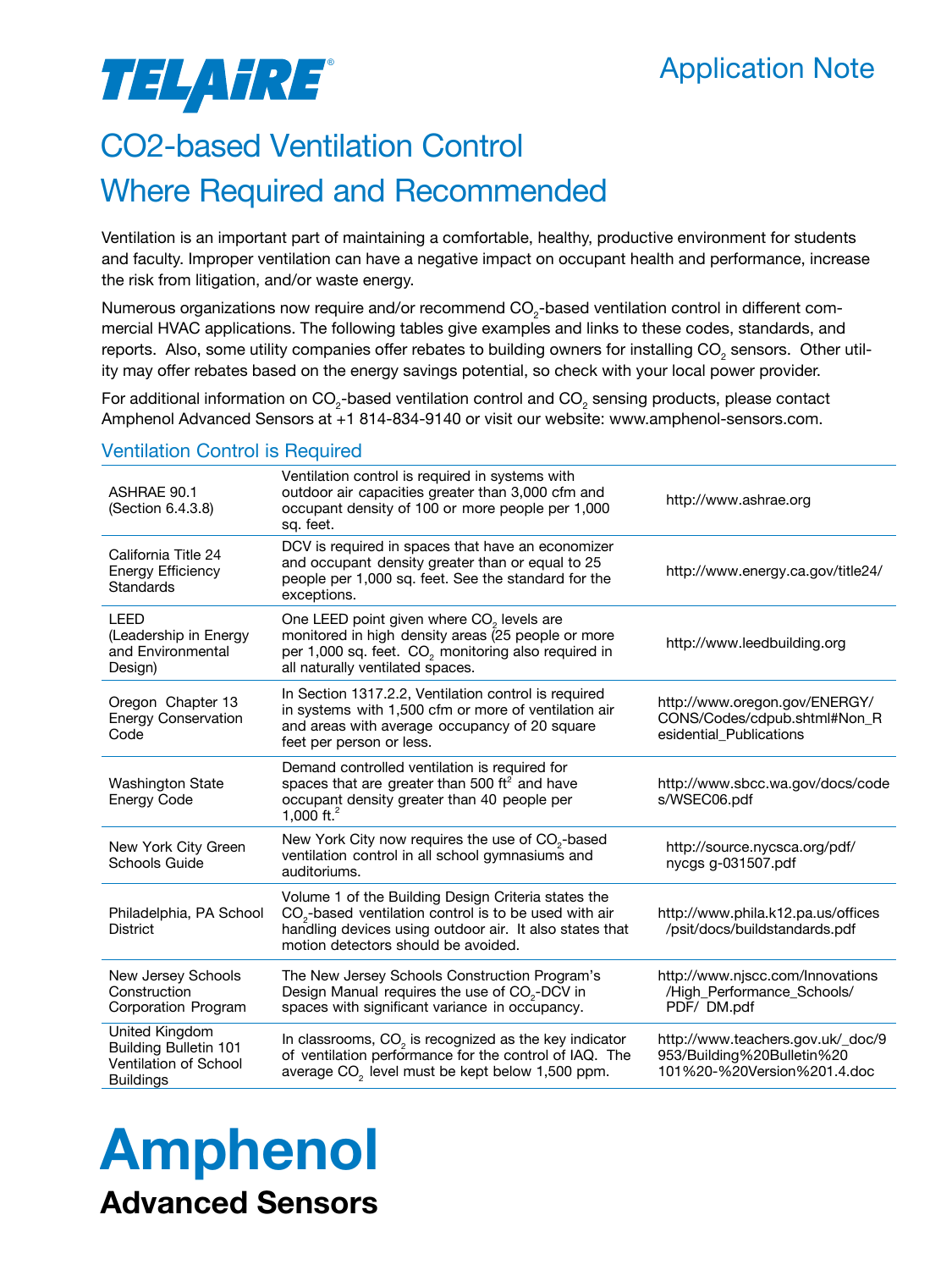#### CO<sub>2</sub>-Based Ventilation Control is Recommended or Recognized

| In March 2004, the DOE published a Federal<br>Technology Alert study titled "Demand Controlled<br>US Department of<br>http://www1.eere.energy.gov/femp/<br>Ventilation Using CO <sub>2</sub> Sensors: Preventing energy<br>pdfs/fta_co2.pdf<br>Energy<br>losses from over-ventilation while maintaining indoor<br>air quality".<br>EPA's 'Tools for Schools' recognizes CO <sub>2</sub> based<br>US Environmental<br>ventilation control for energy savings and indoor<br>http://www.epa.gov/iaq/<br><b>Protection Agency</b><br>humidity control by reducing ventilation when it is<br>schooldesign/moisturecontrol.html<br>(EPA)<br>not required.<br>CO <sub>2</sub> -based ventilation control is recognized as a<br>New York City High<br>http://www.nyc.gov/html/ddc/html/<br>Performance Building<br>way to ensure proper ventilation and good IAQ<br>ddcreen/documents/guidelines.pdf<br>Guidelines<br>while reducing peak loads in buildings<br>The report on energy savings technologies<br>http://www.sbc.nrcan.gc.ca/<br>discusses the history, current status, and future<br>documentation/pdf/publications/<br>Canada Department of<br><b>Natural Resources</b><br>of CO <sub>2</sub> based ventilation control as well as the<br>expected energy savings<br>pdf<br>"Saving Energy Dollars in Hotel, Motels, and<br>http://oee.nrcan.gc.ca/publications/<br>Restaurants" states that demand control<br>Canada Natural<br>infosource/pub/hospitality_sector/<br>ventilation saves energy by reducing air flow when<br>Resources<br>english/index.cfm<br>a room is not in use.<br>Hawaii recommends the use of CO <sub>2</sub> based DCV for<br>humidity control and energy savings and to ensure<br>Hawaii Commercial<br>http://www.archenergy.com/library/<br><b>Building Guidelines for</b><br>proper ventilation in buildings. It also suggests that<br>general//hawaiigl/<br><b>Energy Efficiency</b><br>local utility companies may offer rebates for the use of<br>$CO2$ sensors.<br>The GVRD developed a LEED implementation guide<br>for municipal buildings to achieve better performing<br>http://www.gvrd.bc.ca/<br><b>Greater Vancouver</b><br>buildings and get LEED certification. There is a<br>BuildSmart/pdfs/<br>Regional District Green<br>section on CO <sub>2</sub> -based demand controlled ventilation<br>gvrdmunicipalleeddesignguide2006.<br><b>Building Program</b><br>that covers the benefits, applications, cost and<br>pdf<br>savings estimates, and control strategy.<br>http://www.broward.k12.fl.us/<br>Facilities_Construction/DSS/DS_<br>Broward County Florida<br>Section 2A-6.A.29 states that $CO_{2}$ based DCV (or<br>Docs/Design_Criteria/Section%20<br>similar) should be investigated in areas requiring large<br>School Board Design<br>2A-6+%20Mechanical%20<br>amounts of outside air like auditoriums.<br>Criteria<br>Design%20Criteria%20(rev.%20206-<br>01-07.doc | <b>ASHRAE Advanced</b><br>Energy Design Guides | $CO2$ ventilation control is recommended when<br>designing a building do reduce energy usage by<br>30%. When complete, there will be AEDG's e for<br>small office buildings, small retail spaces, K-12<br>schools, and big box retail stores | http://www.ashrae.org/aedg          |
|--------------------------------------------------------------------------------------------------------------------------------------------------------------------------------------------------------------------------------------------------------------------------------------------------------------------------------------------------------------------------------------------------------------------------------------------------------------------------------------------------------------------------------------------------------------------------------------------------------------------------------------------------------------------------------------------------------------------------------------------------------------------------------------------------------------------------------------------------------------------------------------------------------------------------------------------------------------------------------------------------------------------------------------------------------------------------------------------------------------------------------------------------------------------------------------------------------------------------------------------------------------------------------------------------------------------------------------------------------------------------------------------------------------------------------------------------------------------------------------------------------------------------------------------------------------------------------------------------------------------------------------------------------------------------------------------------------------------------------------------------------------------------------------------------------------------------------------------------------------------------------------------------------------------------------------------------------------------------------------------------------------------------------------------------------------------------------------------------------------------------------------------------------------------------------------------------------------------------------------------------------------------------------------------------------------------------------------------------------------------------------------------------------------------------------------------------------------------------------------------------------------------------------------------------------------------------------------------------------------------------------------------------------------------------------------------------------------------------------------------------------------------------------------------------------------------------------------------------------------------------------------------------------------------------------|------------------------------------------------|----------------------------------------------------------------------------------------------------------------------------------------------------------------------------------------------------------------------------------------------|-------------------------------------|
|                                                                                                                                                                                                                                                                                                                                                                                                                                                                                                                                                                                                                                                                                                                                                                                                                                                                                                                                                                                                                                                                                                                                                                                                                                                                                                                                                                                                                                                                                                                                                                                                                                                                                                                                                                                                                                                                                                                                                                                                                                                                                                                                                                                                                                                                                                                                                                                                                                                                                                                                                                                                                                                                                                                                                                                                                                                                                                                                |                                                |                                                                                                                                                                                                                                              |                                     |
|                                                                                                                                                                                                                                                                                                                                                                                                                                                                                                                                                                                                                                                                                                                                                                                                                                                                                                                                                                                                                                                                                                                                                                                                                                                                                                                                                                                                                                                                                                                                                                                                                                                                                                                                                                                                                                                                                                                                                                                                                                                                                                                                                                                                                                                                                                                                                                                                                                                                                                                                                                                                                                                                                                                                                                                                                                                                                                                                |                                                |                                                                                                                                                                                                                                              |                                     |
|                                                                                                                                                                                                                                                                                                                                                                                                                                                                                                                                                                                                                                                                                                                                                                                                                                                                                                                                                                                                                                                                                                                                                                                                                                                                                                                                                                                                                                                                                                                                                                                                                                                                                                                                                                                                                                                                                                                                                                                                                                                                                                                                                                                                                                                                                                                                                                                                                                                                                                                                                                                                                                                                                                                                                                                                                                                                                                                                |                                                |                                                                                                                                                                                                                                              |                                     |
|                                                                                                                                                                                                                                                                                                                                                                                                                                                                                                                                                                                                                                                                                                                                                                                                                                                                                                                                                                                                                                                                                                                                                                                                                                                                                                                                                                                                                                                                                                                                                                                                                                                                                                                                                                                                                                                                                                                                                                                                                                                                                                                                                                                                                                                                                                                                                                                                                                                                                                                                                                                                                                                                                                                                                                                                                                                                                                                                |                                                |                                                                                                                                                                                                                                              | BuildingsEmergingTechonologyReport. |
|                                                                                                                                                                                                                                                                                                                                                                                                                                                                                                                                                                                                                                                                                                                                                                                                                                                                                                                                                                                                                                                                                                                                                                                                                                                                                                                                                                                                                                                                                                                                                                                                                                                                                                                                                                                                                                                                                                                                                                                                                                                                                                                                                                                                                                                                                                                                                                                                                                                                                                                                                                                                                                                                                                                                                                                                                                                                                                                                |                                                |                                                                                                                                                                                                                                              |                                     |
|                                                                                                                                                                                                                                                                                                                                                                                                                                                                                                                                                                                                                                                                                                                                                                                                                                                                                                                                                                                                                                                                                                                                                                                                                                                                                                                                                                                                                                                                                                                                                                                                                                                                                                                                                                                                                                                                                                                                                                                                                                                                                                                                                                                                                                                                                                                                                                                                                                                                                                                                                                                                                                                                                                                                                                                                                                                                                                                                |                                                |                                                                                                                                                                                                                                              |                                     |
|                                                                                                                                                                                                                                                                                                                                                                                                                                                                                                                                                                                                                                                                                                                                                                                                                                                                                                                                                                                                                                                                                                                                                                                                                                                                                                                                                                                                                                                                                                                                                                                                                                                                                                                                                                                                                                                                                                                                                                                                                                                                                                                                                                                                                                                                                                                                                                                                                                                                                                                                                                                                                                                                                                                                                                                                                                                                                                                                |                                                |                                                                                                                                                                                                                                              |                                     |
|                                                                                                                                                                                                                                                                                                                                                                                                                                                                                                                                                                                                                                                                                                                                                                                                                                                                                                                                                                                                                                                                                                                                                                                                                                                                                                                                                                                                                                                                                                                                                                                                                                                                                                                                                                                                                                                                                                                                                                                                                                                                                                                                                                                                                                                                                                                                                                                                                                                                                                                                                                                                                                                                                                                                                                                                                                                                                                                                |                                                |                                                                                                                                                                                                                                              |                                     |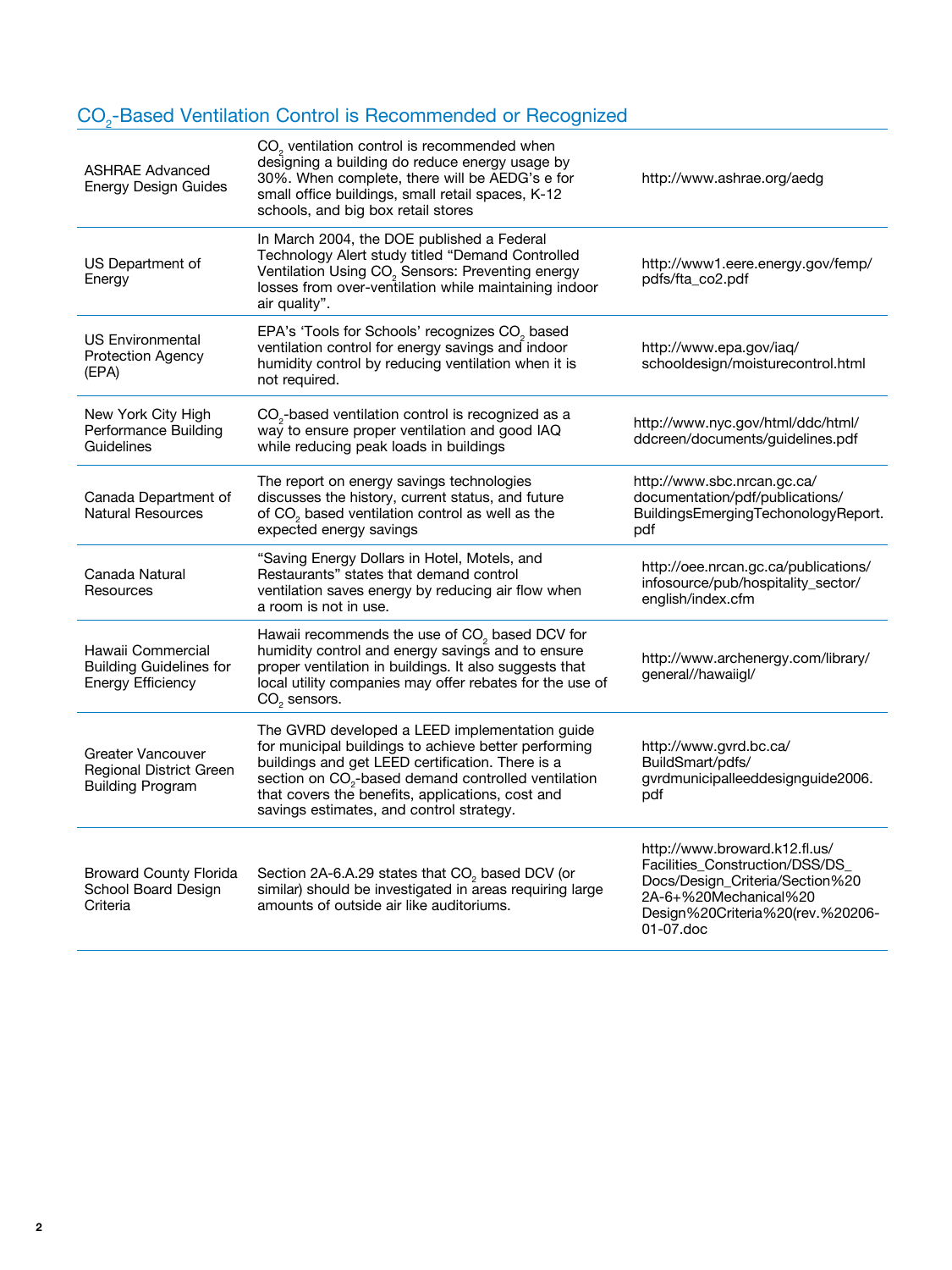#### Utility Companies Offering Rebates for Installing CO<sub>2</sub> Sensors for Ventilation Control

| Florida Power & Light                                                       | FPL pays rebates ranging from \$12 to \$522 per<br>1,000 sq. ft. for implementing CO <sub>2</sub> -based ventilation<br>control.                                                                 | http://www.fpl.com/business/<br>savings/dcv.shtml       |
|-----------------------------------------------------------------------------|--------------------------------------------------------------------------------------------------------------------------------------------------------------------------------------------------|---------------------------------------------------------|
| New York State<br>Energy Research and<br>Development Authority<br>(NYSERDA) | NYSERDA pays \$200 per CO <sub>2</sub> sensor through their<br>'Smart Equipment Choices' program.                                                                                                | http://www.nyserda.org/programs/<br>hvac/installdcv.asp |
| Check with your utility<br>company                                          | Many utility companies offer rebates for implementing energy savings measures in new<br>and existing buildings. Make sure to check with your utility company to see if rebates are<br>available. |                                                         |